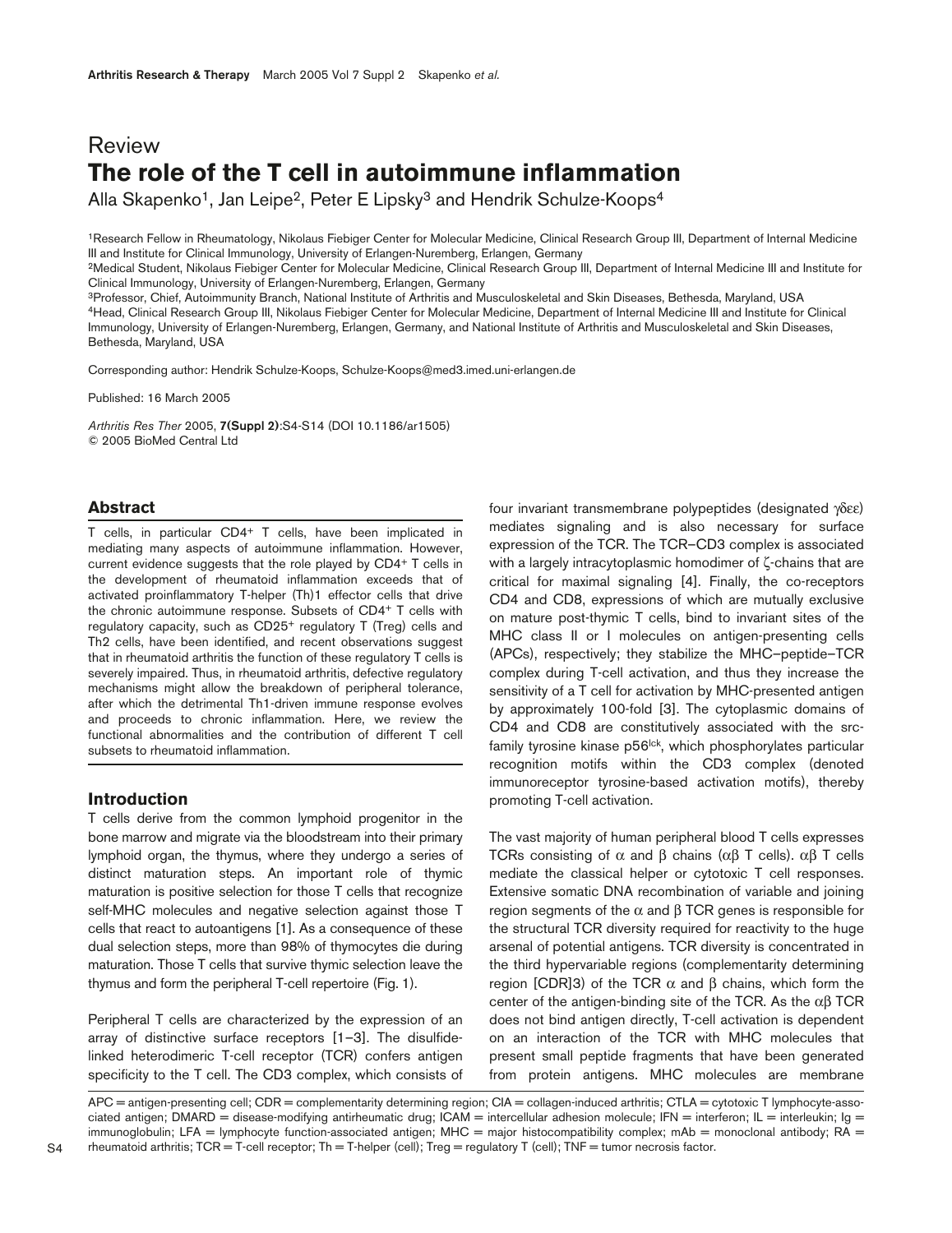

#### **Figure 1**

Schematic representation of T cell development. T cells originate from the common lymphoid progenitor cells in the bone marrow. They migrate as immature precursor T cells via the bloodstream into the thymus, which they populate as thymocytes. The thymocytes go through a series of maturation steps including distinct changes in the expression of cell surface receptors, such as the CD3 signaling complex (not shown) and the coreceptors CD4 and CD8, and the rearrangement of their antigen receptor (*T cell receptor*, *TCR*) genes. More than 98% of the thymocytes die during maturation by apoptosis (†), as they undergo positive selection for their TCR's compatibility with self-major histocompatibility molecules, and negative selection against those T cells that express TCRs reactive to autoantigenic peptides. In humans, the vast majority of peripheral blood T cells expresses TCRs consisting of α and β chains (αβ *T cells*). A small group of peripheral T cells bears an alternative TCR composed of γ and δ chains (γ*/*δ *T cells*). αβ and γδ T cells diverge early in T cell development. Whereas αβ T cells are responsible for the classical helper or cytotoxic T cell responses, the function of the γδ T cells within the immune system is largely unknown. αβ T cells that survive thymic selection lose expression of either CD4 or CD8, increase the level of expression of the TCR, and leave the thymus to form the peripheral T cell repertoire.

glycoproteins that are encoded by several closely linked, highly polymorphic genes. Whereas MHC class I molecules are expressed on virtually all nucleated cells, MHC class II expression is restricted to professional APCs, such as B cells, dendritic cells and macrophages, and to activated T cells in humans. MHC class I molecules bind antigens that are generated by the particular cells themselves as well as antigens from intracellular pathogens that reside in the cytoplasm; they present their antigens to CD8+ T cells. MHC class II molecules, in contrast, present antigens derived from ingested proteins, such as extracellular bacteria or damaged self-tissue, to CD4<sup>+</sup> T cells.

A small group of peripheral T cells bears an alternative TCR that is composed of γ and δ chains (γδ T cells). The function of the  $\gamma\delta$  T cells within the human immune system is largely unknown. γδ TCRs appear to recognize antigen directly, similar to immunoglobulins (Igs), but they do not require presentation by an MHC protein or other molecules and do not depend on antigen processing. The diversity of the γδ TCR is limited, suggesting that the ligands for the  $\gamma\delta$  TCR are conserved and invariant. γδ T cells have been shown to recognize self-peptides, such as stress-associated antigens expressed on epithelial cells, tumor lines, and primary carcinomas. Recognition of self-peptides and the production of cytokines early during an immune response indicate that γδ T cells play a role in the development of an immune response

against self-tissue. Moreover, some recent evidence suggests a role for γδ T cells in the pathogenesis of rheumatoid arthritis (RA), because the frequencies of γδ T cells are elevated in the synovial infiltrates, and rheumatoid synovia with increased levels of γδ T cells presents with increased tissue inflammation as compared with RA synovia with few γδ T cells [5,6]. Despite these indications, however, the function of  $\gamma\delta$  T cells, in particular the function of synovial γδ T cells, and their contribution to rheumatoid inflammation is still as elusive as the nature of their specific antigen(s).

## αβ **T cells**

αβ TCR expressing T cells that survive dual selection in the thymus can be divided into two subgroups that are characterized by the expression of either CD4 or CD8. CD4+ T cells primarily function as regulators of other immune cells either through secreted cytokines or by direct cell–cell contact. Consequently, CD4+ T cells are denoted T-helper (Th) cells. CD8+ T cells, on the other hand, are programmed to become cytotoxic effector cells that kill infected target cells. CD8+ T cells are therefore named cytotoxic T cells. Both CD4+ and CD8+ T cells continuously recirculate through the body from the peripheral blood to secondary lymphoid organs as they search for the presentation of their specific antigen.

T cells that emerge from the thymus belong to the naïve T cell pool that consists of T cells that have never encountered their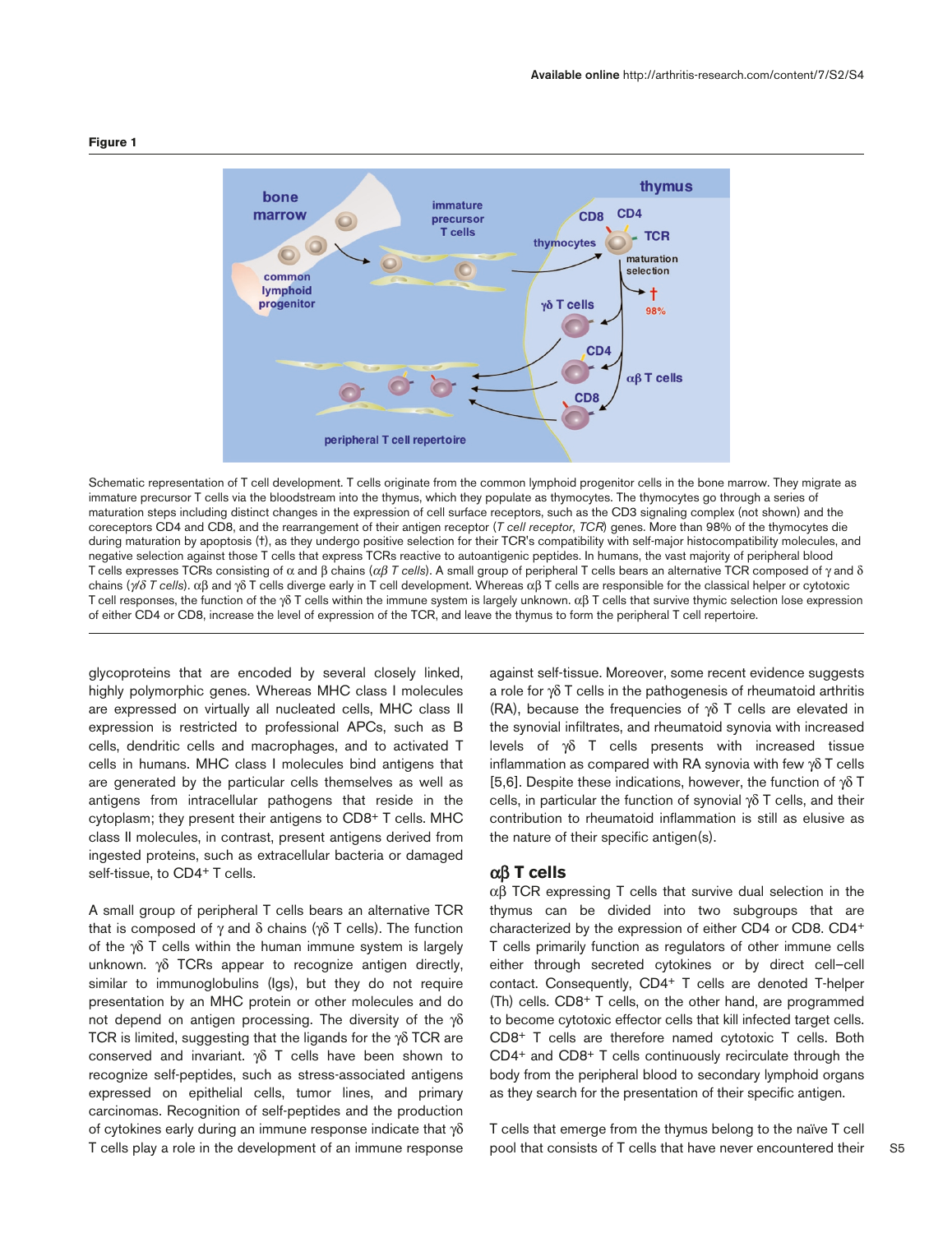specific antigen. Naïve T cells are long-lived and have a restricted function (e.g. CD4+ naïve T cells only produce IL-2). In humans, naïve T cells are characterized phenotypically by the expression of the long isoform of CD45, namely CD45RA. Naïve T cells are normally limited to recirculate between the blood and secondary lymphoid tissues, although in some autoimmune diseases they may also accumulate in chronically inflamed tissues. Upon proper activation, naïve T cells proliferate and differentiate into specialized effector cells. Differentiation of T cells is characterized by a number of phenotypic and functional alterations, such as changes in their migratory capacities, modification to their lifespan, and secretion of effector cytokines (e.g. IL-4 and IFN-γ). Most activated naïve T cells become shortlived effector cells, but some enter the long-lived memory T cell pool. Memory T cells in humans can be characterized by the expression of the short isoform of CD45, namely CD45RO. Memory cells respond more rapidly to antigen challenge and have a diverse array of effector functions.

During T-cell stimulation, the recognition of the peptide–MHC complex by a TCR induces clustering of the TCR in concert with other cell surface receptors. Engagement of the TCR induces activation of signaling cascades that result in changes in the transcriptional program of the T cell. Naïve T cells have stringent requirements for activation and depend on a second signal, which is generally contributed by professional APCs in secondary lymphoid organs. The second signal gives an independent stimulus to the naïve T cells and is triggered by ligation of nonpolymorphic cell surface receptors. Extensive work has demonstrated that the 44 kDa glycoprotein CD28 is the major co-stimulatory molecule involved in T-cell activation [7]. CD28 co-stimulation increases the expression of lymphokine mRNAs, in particular those for IL-2 and IL-4 [8–10], and regulates the expression of Bcl-x<sub>1</sub> [11], CD152 (cytotoxic T lymphocyte-associated antigen [CTLA]4) [12], the high-affinity receptor for IL-2 (CD25) [13] and CD154 (CD40 ligand) [14], all of which contribute to successful progression of T-cell responses. In contrast to naïve T cells, memory cells do not require costimulation for activation. Thus, memory T cells do not depend on the interaction with professional APCs for activation, provided their specific antigen can be presented in the context of the appropriate MHC molecules by nonprofessional APCs.

# **CD8+ T cells in rheumatoid inflammation**

The natural function of CD8<sup>+</sup> T cells is related to protection against viral infections and tumors. CD8+ T cells perform this function by inflicting cytotoxic damage to target cells that express MHC class I molecules and the relevant antigenic peptide. Because almost all cells express MHC class I molecules, it is clear that CD8<sup>+</sup> cells have a great potential to cause tissue damage. In addition, activated CD8+ T cells can produce very high levels of tumor necrosis factor (TNF) and IFN-γ, which may contribute directly and/or indirectly to target cell destruction in autoimmune diseases.

Some recent evidence has indicated a role for autoreactive CD8+ T cells in rheumatoid inflammation. A subgroup of CD8+ T cells, which co-express CD57, accumulates with duration of disease in the peripheral blood and the synovial fluid [15]. Of interest, those CD57+CD8+ T cells exhibit a remarkable condensation in their TCR repertoire [15–17], and unrelated RA patients carry clonally dominant CD8+ T cell β receptors with identical amino acid sequences [17]. These findings strongly suggest selection of CD57+CD8+ T cells by a common antigen, although it remains to be shown whether these CD8<sup>+</sup> cells are selected by a self-antigen that is relevant to the pathogenesis of RA or by an environmental antigen that is independent of the disease. In this regard, CD8+ T cells specific for cytomegalovirus, Epstein–Barr virus, and influenza virus are enriched in the synovial fluid compared with peripheral blood in RA patients [18], and clonal or oligoclonal populations of CD8+ T cells dominate the responses to these viral antigens in synovial fluid from RA patients. Therefore, T cell clonality at the site of inflammation may reflect enrichment for memory T cells specific for foreign antigens rather than proliferation of autoreactive T cells specific for self-antigen.

Two independent observations indicate a role for CD8+ cells in disease progression in RA. First, synovial CD8+ T cells contain significant frequencies of IFN-γ producing effector cells that might contribute to sustained inflammation by secreting proinflammatory cytokines [19]. Second, CD8<sup>+</sup> T cells may regulate the structural integrity and functional activity of germinal center-like structures in ectopic lymphoid follicles within the synovial membrane [20,21]. Taken together, the data suggest that activated CD8+ T cells are involved in aggravating pathologic responses in rheumatoid synovitis. Interestingly, however, studies in animals deficient for CD4 or CD8 have clearly demonstrated limited importance of CD8+ T cells in initiating and maintaining autoimmune inflammatory arthritis. Whereas B10.Q mice lacking CD4 are less susceptible to collagen-induced arthritis (CIA), but not completely resistant, the CD8 deficiency has no significant impact on the disease [22]. Moreover, in mice transgenic for the RA susceptibility gene HLA-DQ8, CD4 deficient mice were resistant to development of CIA whereas CD8-deficient mice developed disease with increased incidence and greater severity [23]. These data indicate that CD8+ T cells are not only incapable of initiating CIA but may, alternatively, have a regulatory/protective effect on autoimmune inflammation. The precise role played by CD8+ T cells as effectors and regulators of rheumatoid inflammation remains to be clarified.

## **CD4+ T cells in rheumatoid inflammation**

It has become clear in recent years that the mechanisms resulting in the destruction of tissue and the loss of organ function during the course of an autoimmune disease are essentially the same as in protective immunity against invasive micro-organisms. Of fundamental importance in initiating,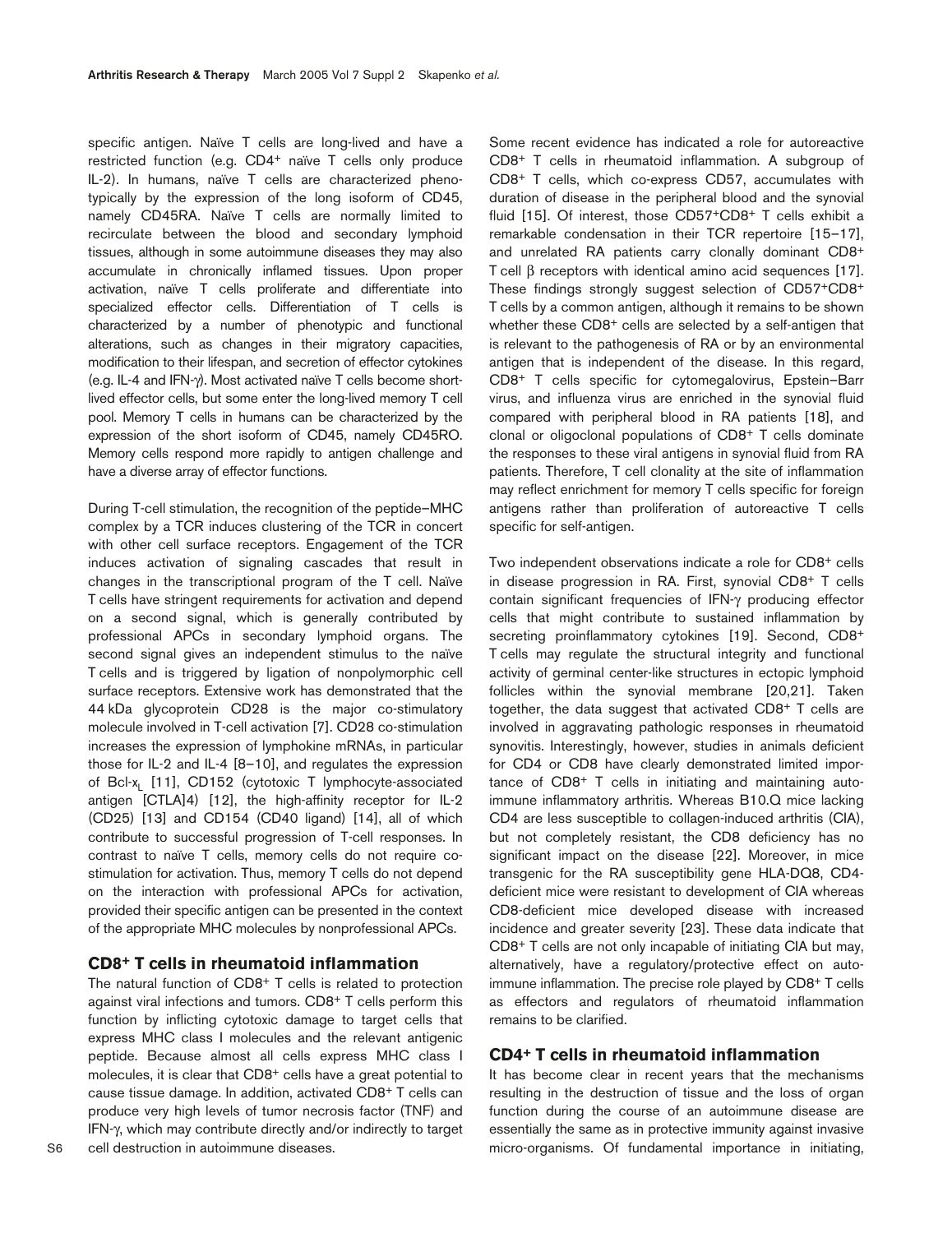#### **Indications for a pathogenic role for CD4+ T cells in rheumatoid inflammation**

- Association of rheumatoid arthritis with HLA-DR4 and HLA-DR1 subtypes (shared epitope)
- Enrichment of activated CD4<sup>+</sup> memory T cells in peripheral blood, synovial membrane, and synovial fluid
- Important role in disease initiation in several animal models of inflammatory arthritis

Clinical efficacy of appropriate T-cell directed therapies

controlling, and driving these specific immune responses are activated CD4+ T cells. Once activated, CD4+ T cells differentiate into specialized effector cells and become the central regulators of specific immune responses. In RA a number of observations are consistent with the hypothesis that CD4+ T cells play a dominant role in the immunopathogenesis of the disease (Table 1). For example, activated CD4+ T cells can be found in the inflammatory infiltrates of the rheumatoid synovium [24]. CD4+ T cells play an important role in a variety of animal models of inflammatory arthritis, and tissue-damaging autoimmunity can be induced by transfer of CD4+ T cells from sick animals into healthy syngeneic recipients [25,26]. Moreover, appropriate T-cell directed therapies have clearly conferred clinical benefit in RA (Table 2) [27–29]. However, the most compelling finding, implying a central role for CD4+ T cells in propagating rheumatoid inflammation, remains the association of aggressive forms of the disease with particular MHC class II alleles, such as subtypes of HLA-DR4, that contain similar amino acid motifs in the CDR3 region of the DRβ chain [30,31]. Although the exact meaning of this association has not been resolved, all interpretations imply that CD4+ T cells orchestrate the local inflammation and cellular infiltration, after which a large number of subsequent inflammatory events occur.

Whereas the specific antigen(s) recognized by the autoreactive CD4+ T cells is still unknown in RA, much progress has been made in defining the phenotype and function of those pathogenic CD4+ T cells. In 1986 it was discovered that repeated antigen-specific stimulation of murine CD4+ T cells *in vitro* results in the development of restricted and stereotyped patterns of cytokine secretion profiles in the resultant T-cell populations [32]. Based on these distinctive cytokine secretion patterns and concomitant effector functions, CD4+ T cells can be divided into at least two major subsets (Fig. 2). Th1 cells develop preferentially during infections with intracellular bacteria. Upon activation, Th1 cells secrete the proinflammatory cytokines IL-2, IFN-γ and lymphotoxin-α (LT, TNF-β). They activate macrophages to produce reactive oxygen intermediates and nitric oxide, stimulate their phagocytic functions, and enhance their ability for antigen presentation by upregulating MHC class II

#### **Table 2**

#### **T cell directed therapies in rheumatoid arthritis**

| Intervention                           | Examples                                                          |
|----------------------------------------|-------------------------------------------------------------------|
| Reduction in T cell number or function | Total lymphoid irradiation                                        |
|                                        | Thoracic duct drainage                                            |
| Immunosuppressive drugs                | Glucocorticoids                                                   |
|                                        | Methotrexate                                                      |
|                                        | Leflunomide                                                       |
|                                        | Cyclosporine                                                      |
|                                        | FK 506 (tacrolimus)                                               |
|                                        | Rapamycin (sirolimus)                                             |
| <b>Biologicals</b>                     | <b>TCR</b> vaccination                                            |
|                                        | mAbs to T cell surface<br>receptors                               |
|                                        | mAbs to surface receptors<br>on cells interacting with<br>T cells |
|                                        | Cytokines, mAbs to<br>cytokines                                   |
|                                        | Inhibitors of T cell/APC<br>interactions                          |

APC, antigen-presenting cell; mAb, monoclonal antibody; TCR, T-cell receptor.

molecules. Moreover, Th1 cells promote the induction of complement fixing, opsonizing antibodies and of antibodies involved in antibody-dependent cell cytotoxicity (e.g.  $\lg G_1$  in humans and  $\lg G_{2a}$  in mice). Consequently, Th1 cells are involved in cell-mediated immunity. Immune responses driven by Th1 cells are exemplified by the delayed-type hypersensitivity reaction [32,33]. Th2 cells predominate after infestations with gastrointestinal nematodes and helminths. They produce the anti-inflammatory cytokines IL-4 and IL-5, and provide potent help for B-cell activation and Ig class switching to IgE and subtypes of IgG that do not fix complement (e.g.  $\lg G_2$  in humans and  $\lg G_1$  in the mouse). Th2 cells mediate allergic immune responses and have been associated with downmodulation of macrophage activation, which is conferred largely by the anti-inflammatory effects of IL-4 [32,33].

The different functional T-cell subsets do not derive from different pre-committed lineages but rather develop from the same uncommitted precursor cell under the influence of environmental and genetic factors [34]. Differentiation of the appropriate T-cell subset is of crucial importance to the host in mounting protective immunity against exogenous microorganisms. However, it is apparent that immune responses driven preferentially by activated T-cell subsets are also involved in the development of pathologic immune disorders. Whereas atopic diseases result from Th2-dominated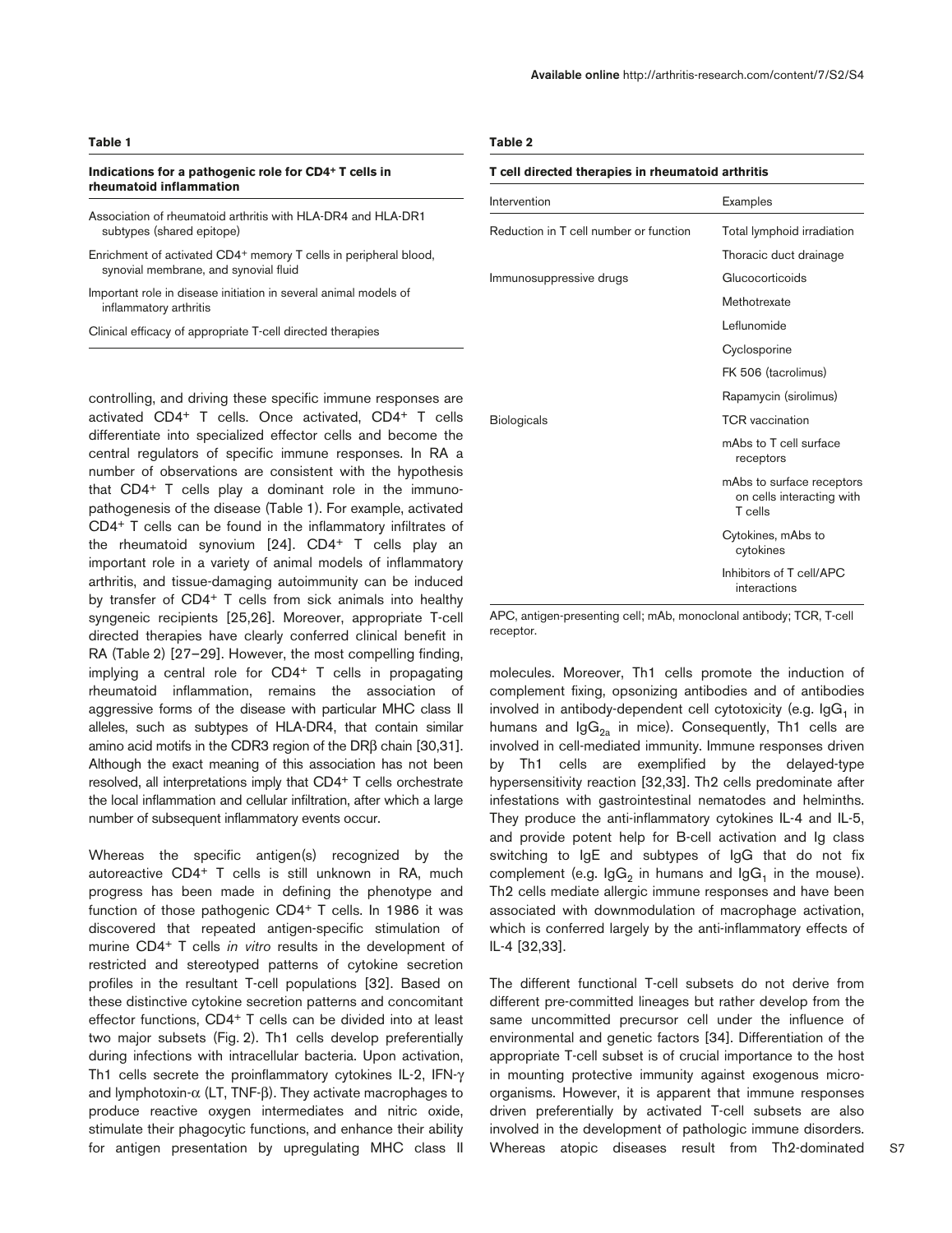

Differentiation of CD4 T cells into specialized Th1 or Th2 effector cells. Upon activation with specific antigen, CD4 T cells proliferate and differentiate into either the Th1 or the Th2 subset. Th1 cells promote cellular immunity and are involved in the development of autoimmune diseases; Th2 cells mediate humoral immunity and are involved in allergic immune responses. IFN, interferon; IL, interleukin; Th, T-helper (cell).

responses to environmental allergens, Th1-mediated immunity is involved in the generation of several organ-specific experimental autoimmune diseases in animals, such as experimental allergic encephalomyelitis, insulin-dependent diabetes mellitus, and CIA [33]. Although dichotomizing complex diseases such as RA in terms of Th1 or Th2 patterns may be an over-simplification, evidence is accumulating that suggests that human autoimmune diseases, such as RA, might also be driven by preferentially activated Th1 cells without sufficient Th2 cell development to downregulate inflammation.

# **Rheumatoid inflammation is characterized by a dominant pathogenic Th1 drive**

Various epidemiologic and clinical observations suggest a pathogenic Th1 drive in rheumatoid inflammation. For several decades, clinical observations have highlighted the ameliorating effect of pregnancy on the course of RA [35]. Pregnancy improves the symptoms of RA in about 75% of women, leading to significant resolution of inflammation and relief from symptoms, which enables the patients to taper or even stop the use of medications. In fact, the effect of pregnancy on RA activity is greater than the effect of some of the newer therapeutic agents. Although the mechanisms underlying this phenomenon remain unclear, a marked decrease in Th1-mediated immunity during pregnancy has been firmly established. For example, pregnant women have a higher incidence of infections than do nonpregnant females, in particular infections with intracellular pathogens. The characteristic Th1 immune reaction, delayed-type hypersensitivity, is diminished during pregnancy. Most recently, a placental derived protein (placental protein 14) could be identified that inhibited Th1 immune responses and synergized with IL-4 to promote Th2 immunity by inhibiting the downmodulation of the Th2 specific transcription factor GATA-3 [36]. Together, the data suggest that pregnancy induces a shift from Th1 to Th2 immune responses, thereby

increasing anti-inflammatory cytokines, which may contribute to the gestational amelioration of RA. Interestingly, relapses of RA occur within 6 months postpartum in 90% of cases. At that time, pregnancy-associated alterations in Th subset activation can no longer be found [35], suggesting that the beneficial Th2 shift has resolved and has allowed the Th1 dominated autoimmune inflammation to recur.

Patients with RA have a decreased prevalence of allergic diseases [37]. Moreover, those patients with RA who, for example, have hay fever have less severe disease than do control patients with RA without hay fever [37]. As expected, atopic RA patients have higher levels of serum IgE and peripheral blood eosinophils, but their T cells produce less IFN-γ after maximum *in vitro* stimulation [37]. Because allergy is the prototype Th2 disease and activated Th2 cells are able to inhibit the generation and the function of Th1 effectors, these studies support the contention that the occurrence of a Th2-mediated immune response might be beneficial in RA by inhibiting Th1 driven immunity.

Exogenous cytokines have been used increasingly in recent years in an attempt to modulate the immune system and to initiate antitumor or antiviral cellular immune responses. These therapies, some of which are still experimental, provide opportunities to explore the effect of cytokines on T-cell function and differentiation after *in vivo* application and their effect on autoimmunity. IFN- $\alpha$  is a potent inducer of Th1 differentiation, and thus of cellular immunity in humans, and has been used in chronic viral infections and in attempts to promote antitumor immunity. However, the incidence of autoimmune diseases associated with IFN-α treatment ranges between 4% and 19%, and several authors have noted the first onset of RA or an exacerbation of pre-existing disease [38]. Like IFN-α, IL-12 is a strong inducer of Th1 cell development in humans. In an attempt to enhance antitumor cellular cytotoxicity, IL-12 has been employed in an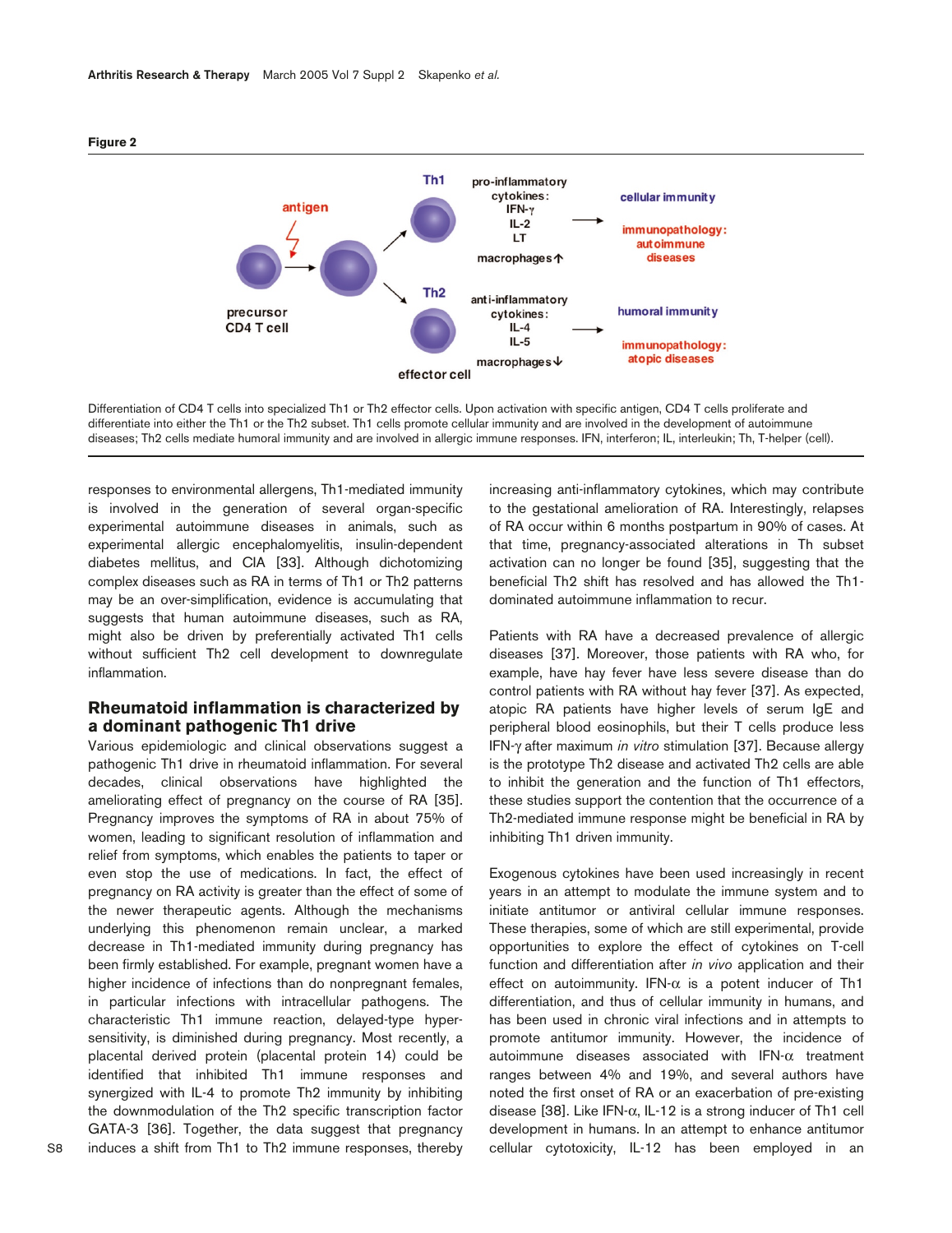experimental treatment for different forms of cancer. When IL-12 was given to a woman with metastatic cervical cancer, a severe exacerbation in her RA was noted [39]. Together, these *in vivo* effects of cytokines that induce Th1 immune responses strongly emphasize the role played by differentiated Th1 effectors in the pathogenesis of RA.

Apart from these clinical observations, various experimental approaches have also emphasized the dominance of activated Th1 effector cells in rheumatoid inflammation. For example, the vast majority of T cell clones from the human rheumatoid synovial membrane functionally represent the Th1 subset, producing large amounts of IFN-γ but no IL-4 upon challenge with their specific antigens [40,41]. In the majority of synovial biopsies, IFN- $\gamma$  – as assessed by different techniques – prevails, whereas IL-4 is rarely found [42,43]. Importantly, synovial fluid and synovial tissue derived T cells express activation markers on their surface, indicating that these IFN-γ expressing cells are actively engaged in driving synovial inflammation. The frequency of IFN-γ producing CD4+ T cells is significantly increased in the synovial fluid as compared with the peripheral blood [44], resulting in a markedly elevated Th1/Th2 ratio in the synovial fluid that correlates with disease activity [45]. Likewise, drastically reduced synthesis of IL-4 and IL-10 mRNA by synovial fluid mononuclear cells from RA patients correlates with disease activity [46]. Finally, when synovial fluid T cells were cultured in the presence of IL-4, they were remarkably stable and resistant to Th2 inducing priming conditions [44]. Together, these data strongly suggest that CD4+ T cells from the inflamed rheumatoid synovium represent activated Th1 cells, secreting IFN-γ, which, in turn, orchestrates synovial inflammation.

Activated CD4+ T cells expressing elevated mRNA levels for IL-2 and/or for IFN-γ can also be detected in the peripheral blood of patients with active RA [47]. Most interestingly, when re-entry of circulating T cells into sites of inflammation *in vivo* was blocked by administration of a mAb to intercellular adhesion molecule (ICAM)-1 (CD54), a significant increase in IFN-γ mRNA levels in the peripheral blood occurred that might reflect a redistribution of activated Th1 cells from sites of inflammation into the peripheral circulation [47]. Moreover, the frequencies of IFN-γ secreting peripheral blood T cells in patients with new onset synovitis (duration <1 year) correlate well with disease activity, emphasizing the role of Th1 cells in the initiation of the disease [48].

Together, the data strongly imply that Th1 cells and their cytokines are not only present in RA but significantly contribute to the perpetuation of chronic inflammation.

# **CD4+ T cells as regulators of autoimmune inflammation**

In recent years it has become apparent that CD4+ T cells do not only propagate specific immune responses as effector cells; subsets of CD4+ T cells have also been identified that are able to inhibit the initiation of immune reactions and even downregulate established immune responses. These CD4+ T cells are termed regulatory T cells and have, because of their role in the immunopathogenesis of autoimmune diseases and their potential use in therapeutic applications, become the focus of intensive research. Several T cells with regulatory capacity have been described. Tr1 cells have immune regulatory activities both *in vitro* and *in vivo* and produce large amounts of IL-10 [49,50]. The small subset of Th3 cells predominantly secretes the immunomodulatory cytokine transforming growth factor-β and develops *in vivo* after immunization through an oral or other mucosal route [51]. Th3 cells have been detected in patients with multiple sclerosis after oral administration of myelin basic protein [52]. Like Tr1 cells, Th3 cells can downregulate Th1 inflammation, and it is speculated that both subsets play a role in maintaining peripheral tolerance [53]. However, the precise function of those cells in immune homeostasis and, moreover, in autoimmune inflammation has not been conclusively addressed.

One particularly interesting CD4+ T-cell subset with regulatory capacity is defined by the constitutive expression of the  $α$  chain of the IL-2 receptor, CD25. CD25<sup>+</sup> regulatory CD4+ T cells (Treg cells) were isolated first in mice, in which it was shown that transfer of CD4+ T cells that were depleted of the CD25-expressing T-cell fraction into athymic syngeneic Balb/c mice resulted in the development of various organspecific autoimmune diseases, such as thyroiditis, gastritis, colitis, and insulin-dependent autoimmune diabetes [54]. Furthermore, co-transfer of CD4+CD25+ T cells with the pathogenic CD4+CD25– T cells prevented the development of experimentally induced autoimmune diseases [55,56]. These data imply that CD25+ Treg cells are able to regulate actively the responsiveness of autoreactive T cells that have escaped central tolerance. Subsequently, Treg cells were also detected in humans [57–63]. Treg cells are part of the physiologic peripheral T-cell repertoire and constitute between 5% and 15% of CD4+ T cells in the peripheral blood of healthy individuals. Treg cells are anergic (i.e. they do not proliferate in response to mitogenic stimulation) [64]. Of importance, CD25+CD4+ T cells, in contrast to their CD25– counterparts, are able to inhibit activation-induced proliferation of autologous responder T cells in a contactdependent and cytokine-independent manner [58]. Both anergy and inhibition of proliferation can be prevented by the addition of exogenous IL-2 [65]. Apart from their constitutive expression of CD25, Treg cells are characterized phenotypically by surface expression of CTLA4 [66] and glucocorticoid induced TNF receptor family related protein [67], as well as by the expression of the transcription factor Foxp3 [68]. The importance of Foxp3 for the regulatory function of Treg cells has been demonstrated by transfection of CD25–CD4+ T cells with a plasmid encoding Foxp3, which conferred a regulatory capacity to the transfected T cells [68]. A comprehensive review on the function of Treg cells in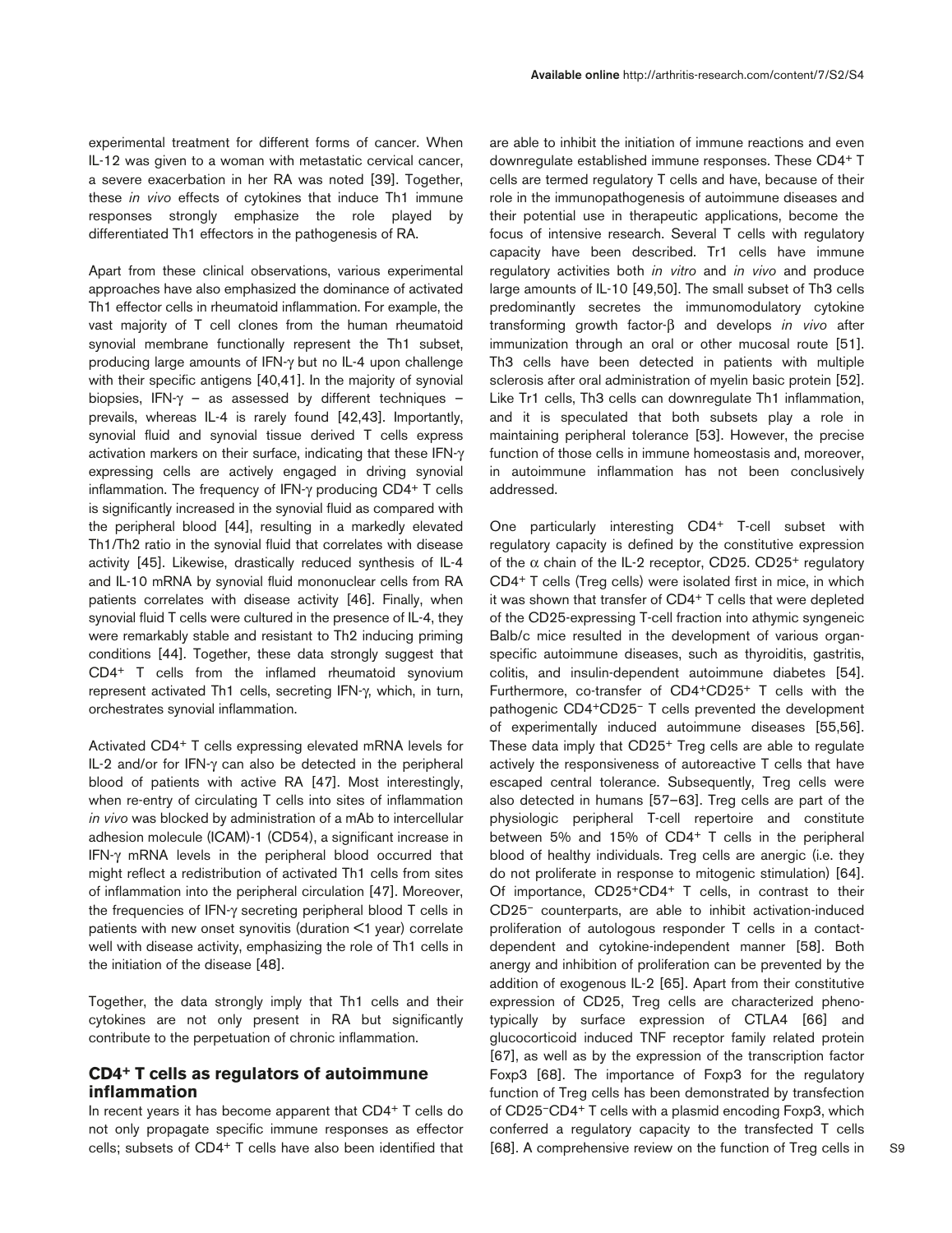immune homeostasis is beyond the scope of this article; excellent summaries have been published elsewhere [68,69]. Together, the accumulated evidence indicates that Treg cells may play an important role in maintaining peripheral tolerance and preventing the evolution of autoimmune inflammation.

In a series of recent reports, Treg cells were identified and analyzed in different rheumatic diseases, but their role is incompletely understood. Whereas controversy exists with regard to the frequency of Treg cells in the peripheral circulation of patients with rheumatoid inflammation [49,52,70], it appears clear that elevated numbers of Treg cells are present in the inflamed synovial tissue of patients with RA as compared with the peripheral circulation [50,70]. When examined in conventional *in vitro* assays, synovial Treg cells are able to suppress the proliferation of autologous CD4+CD25– responder T cells of synovial and peripheral origin [50,52,70]. Of interest, synovial Treg cells exhibit an increased suppressive capacity as compared with blood Treg cells in RA [70].

Several mechanisms may contribute to the apparent paradox of local inflammation despite increased frequencies of Treg cells with enhanced suppressor activity *in vitr*o. First, as synovial Treg cells exhibit functional differences before and after anti-TNF-treatment, it has been suggested that TNF inhibits Treg cells and prevents their regulatory function *in vivo* [49]. Similarly, other constituents of the synovial environment, such as IL-2, and other mediators of inflammation, such as IL-7, or APCs that are able to engage co-stimulatory ligands on the synovial Treg cells, abrogate the function of Treg cells [65,71]. Second, synovial responder T cells express decreased susceptibility to the regulatory effect of Treg cells as compared with peripheral blood responder T cells, thereby 'compensating' for the enhanced regulatory capacity of the synovial Treg cells [70]. Finally, although suppression by Treg cells is probably not antigen specific but may involve neighboring T cells in a 'bystander' manner [51], Treg cells require activation through their TCR to deliver their regulatory function. Thus, if the specific antigen for the synovial Treg cells is not presented either in the secondary lymphoid organs or in the inflamed synovia, or, alternatively, if Treg cells in RA express an altered threshold for antigen-specific activation, then synovial Treg cells, albeit present, will not become activated and therefore will fail to inhibit ongoing inflammation.

A final important CD4+ T-cell subset with regulatory capacity for Th1 inflammation is the Th2 subset that antagonizes the generation of Th1 cells and their effector functions largely via its signature cytokine IL-4. For instance, the generation of Th1 cells can be effectively blocked by high concentrations of IL-4, even in the presence of IL-12 [72]. At the level of effector functions, IL-4 antagonizes much of the proinflammatory effect of IFN-γ and inhibits the proliferation of Th1 cells. Consequently, IL-4 has been used *in vivo* as a treatment for experimental autoimmune diseases in animals and in patients with psoriasis [73]. In animal models, IL-4 is the most

successful means by which to ameliorate autoimmune disorders that are caused by activated Th1 cells. For example, IL-4 improves experimental allergic encephalomyelitis, delays the onset and diminishes clinical symptoms of CIA, and prevents joint damage and bone erosion in this experimental autoimmune disease [74]. *In vitr*o, IL-4 suppresses metalloproteinase production and stimulates production of tissue inhibitor of metalloproteinases-1 in human mononuclear phagocytes and cartilage explants, indicating a protective effect of IL-4 toward extracellular matrix degradation. Furthermore, IL-4 inhibits bone resorption through an effect on both osteoclast activity and survival [75] and reduces the spontaneous secretion of proinflammatory cytokines and Ig in *ex vivo* cultured pieces from the rheumatoid synovial membrane [76]. Finally, IL-4 downregulates the surface expression of CD5 on B cells and inhibits spontaneous Ig and IgM rheumatoid factor production in patients with RA [77]. Together, the Th2 cytokine IL-4 has potent immunomodulatory functions that affect different cellular targets and is capable of ameliorating signs and symptoms of chronic arthritis.

As discussed above, rheumatoid inflammation is characterized by the predominance of IFN-γ and the absence of IL-4. However, these data do not yet permit a conclusion to be drawn regarding whether Th1 cells are the initiators of rheumatoid inflammation or rather appear as a consequence of it. In other words, the observations described above do not identify the mechanisms underlying the dominant pathogenic Th1 drive in RA. In order to address this issue, studies were carried out to assess the functional capability of T cells in RA patients with regard to their plasticity to differentiate into Th1 and Th2 effector cells. In these studies, it became obvious that isolated memory CD4+ T cells from the majority of patients with very early treatment-naïve RA (disease duration < 6 months and no previous treatment with disease modifying antirheumatic drugs [DMARDs] or corticosteroids) manifest a profound inability to mount Th2 responses [78]. Thus, at the onset of the disease, those patients cannot generate immunoregulatory Th2 cells that might downregulate ongoing Th1-mediated inflammation. Failure to downregulate activated Th1 cells at disease initiation might thereby allow Th1 inflammation to persist and evolve into chronic inflammation, characterized by the continuous activation of T cells, macrophages, fibroblasts, and osteoclasts and, subsequently, the destruction of tissue. Because this functional abnormality of CD4+ T cells in RA is evident at the time of initial clinical symptoms of arthritis [78], the data strongly suggest that the failure of CD4+ T cells in RA to generate Th2 effectors is the basis that allows Th1 dominated chronic immunity to develop, and is not merely its consequence.

## **T-cell directed therapies**

Based on the concept that activated T cells are the key mediators of chronic autoimmune inflammation, various T-cell directed therapeutic interventions have been introduced for the treatment of RA. Comprehensive reviews have discussed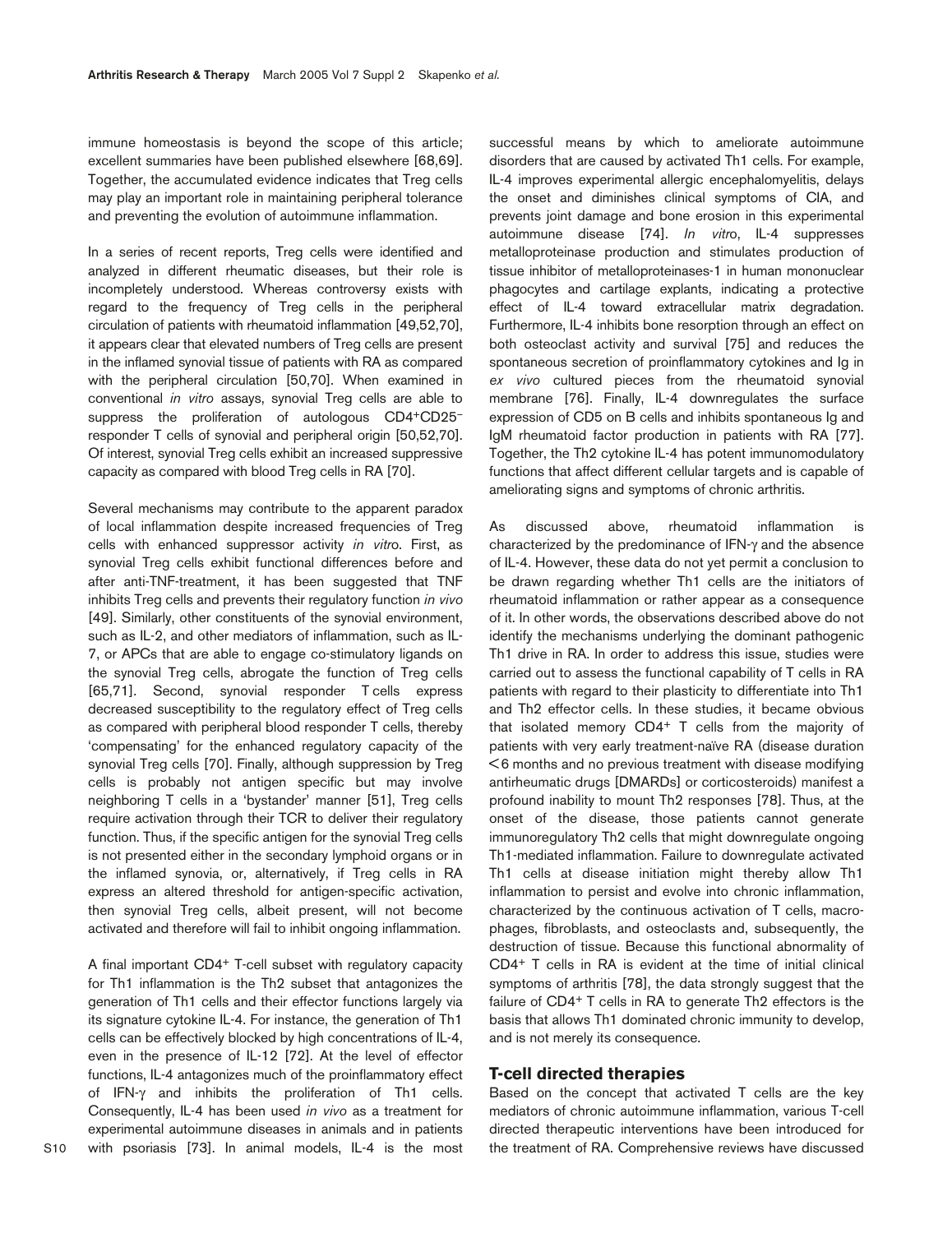the concepts and the clinical efficacy of T-cell directed therapy in RA [79–82]. Here, we review those approaches that target the pathogenetically important alterations in CD4+ T cell functions as outlined above.

Because RA is driven by proinflammatory Th1 cells with impaired differentiation of immunoregulatory Th2 cells, a shift in the balance of Th1/Th2 effector cells toward antiinflammatory Th2 cells would be expected to be clinically beneficial. The concept of modulating the Th1/Th2 balance as a treatment for chronic autoimmunity has been successfully applied in a number of animal models of autoimmune diseases [83,84]. It is therefore of interest that several recent studies have indicated that DMARDs appear to be able to modulate the Th1/Th2 balance. For example, leflunomide, a potent nontoxic inhibitor of the rate-limiting enzyme of the *de novo* synthesis of pyrimidines, dihydro-orotate dehydrogenase [85], selectively decreases the activation of proinflammatory Th1 cells while promoting Th2 cell differentiation from naïve precursors [86]. Sulfasalazine potently inhibits the production of IL-12 in a dose-dependent manner in mouse macrophages stimulated with lipopolysaccharide. Importantly, pretreatment of macrophages with sulfasalazine either *in vitro* or *in vivo* reduces their ability to induce the Th1 cytokine IFN-γ and increases the ability to induce the Th2 cytokine IL-4 in antigen-primed CD4+ T cells [87]. Methotrexate significantly decreases the production of IFN-γ and IL-2 by *in vitro* stimulated peripheral blood mononuclear cells while increasing the concentration of IL-4 and IL-10 [88]. Likewise, clinical efficacy of cyclosporine is associated with decreased serum levels of IFN-γ, IL-2 and IL-12, and with significant increases in IL-10 [89]. Bucillamine decreases the frequency of IFN-γ producing CD4+ T cells generated after a priming culture of mononuclear cells from the peripheral blood [90]. Finally, reports have suggested that glucocorticoids inhibit cytokine expression indirectly through promotion of a Th2 cytokine secretion profile, presumably by their action on monocyte activation [91]. Together, the data suggest that the anti-inflammatory effect of a number of current treatment modalities in RA is characterized by an inhibition of Th1 cell activation and effector cell generation, and by favoring Th2 differentiation, thereby shifting the Th1/Th2 balance toward Th2.

In an attempt to target only those cells that perpetuate the chronic inflammation specifically, with minimal effects on other aspects of the immune or inflammatory systems, therapeutic tools ('biologicals') with defined targets and effector functions have been designed and tested in clinical applications. Because CD4+ T cells are central in initiating and perpetuating the chronic autoimmune response in rheumatic diseases, many biologicals are aimed at interfering with T-cell activation and/or migration.

A major advance in our understanding of T-cell activation has been the identification of the critical co-stimulatory molecules on T cells, such as CD28, lymphocyte function-associated antigen (LFA)-1, CD2, CD4, CD30, CD44, and CD154 (CD40L), and their interacting ligands on APCs or B cells. Although these molecules act through different mechanisms, some delivering co-stimulatory biochemical signals to the T cell and some enhancing adhesion to target tissues, they all have the ability to augment the T-cell proliferative responses to antigenic stimuli. Biologicals designed to interfere with costimulation via inhibiting engagement of co-stimulatory ligands have been used in several animal models of inflammatory arthritis and in treatment trials in RA. In experimental autoimmune diseases in animals, mAbs to CD4 have been used to prevent the induction of the disease [92,93]. Of relevance to human disease, mAbs to CD4 were also able to inhibit further progression when given after the initial inflammation had already become manifest [93,94], although, with one notable exception [95], controlled human trials have largely failed to demonstrate favorable results to date [79]. Interaction of CD2 with its ligand, CD58 has been blocked by application of a soluble fully human recombinant fusion protein comprising the first extracellular domain of CD58 and the hinge, CH2 and CH3 sequences of human  $\lg G_1$  $(LFA-3-lgG<sub>1</sub>; alefacept)$ . Alefacept has been employed in patients with psoriasis, with substantial clinical response [96].

Inhibition of CD28-mediated co-stimulatory signals is a potent means of immunosuppression that can be achieved by blocking either CD28 or CD80 and CD86. Currently, humanized anti-B7 mAbs are in phase II clinical trials for solid organ transplantation, graft versus host disease, and mild to severe plaque psoriasis. An alternative approach to block CD28 co-stimulation is by coating CD80 and CD86 with a soluble Ig fusion protein of the extracellular domain of CTLA4 (CD152). CTLA4 is a homolog to CD28 and is expressed by activated T cells. It can bind both CD80 and CD86 with higher affinity than CD28. Because CD152 has a high affinity for CD80 and CD86, soluble forms of CTLA4 inhibit the interaction of CD28 with its ligands. In clinical trials, CTLA4– $Ig$  (CTLA4– $IgG_1$ ; abatacept) had favorable effects in patients with psoriasis vulgaris [97] and in patients with RA [98,99].

The adhesion receptor/counter-receptor pair, LFA-1 (CD11 $\alpha$ / CD18) and ICAM-1, is critical for transendothelial migration of T cells and their subsequent activation [100]. Therefore, mAbs to LFA-1 and ICAM-1 have been employed in autoimmune diseases in an attempt to block migration of T cells into sites of inflammation and their subsequent stimulation by locally expressed antigenic peptides *in vivo* [47,101]. Significant clinical benefit was achieved with a mAb to ICAM-1 in patients with active RA [101]. It is of interest that clinical benefit was restricted to those patients who showed a marked increase in the levels of Th1 cytokine producing T cells in their circulation immediately after administration of the mAb [47]. Thus, it can be reasoned that, in responding patients, the circulatory pattern of activated Th1 cells was altered by inhibiting their migration into the inflamed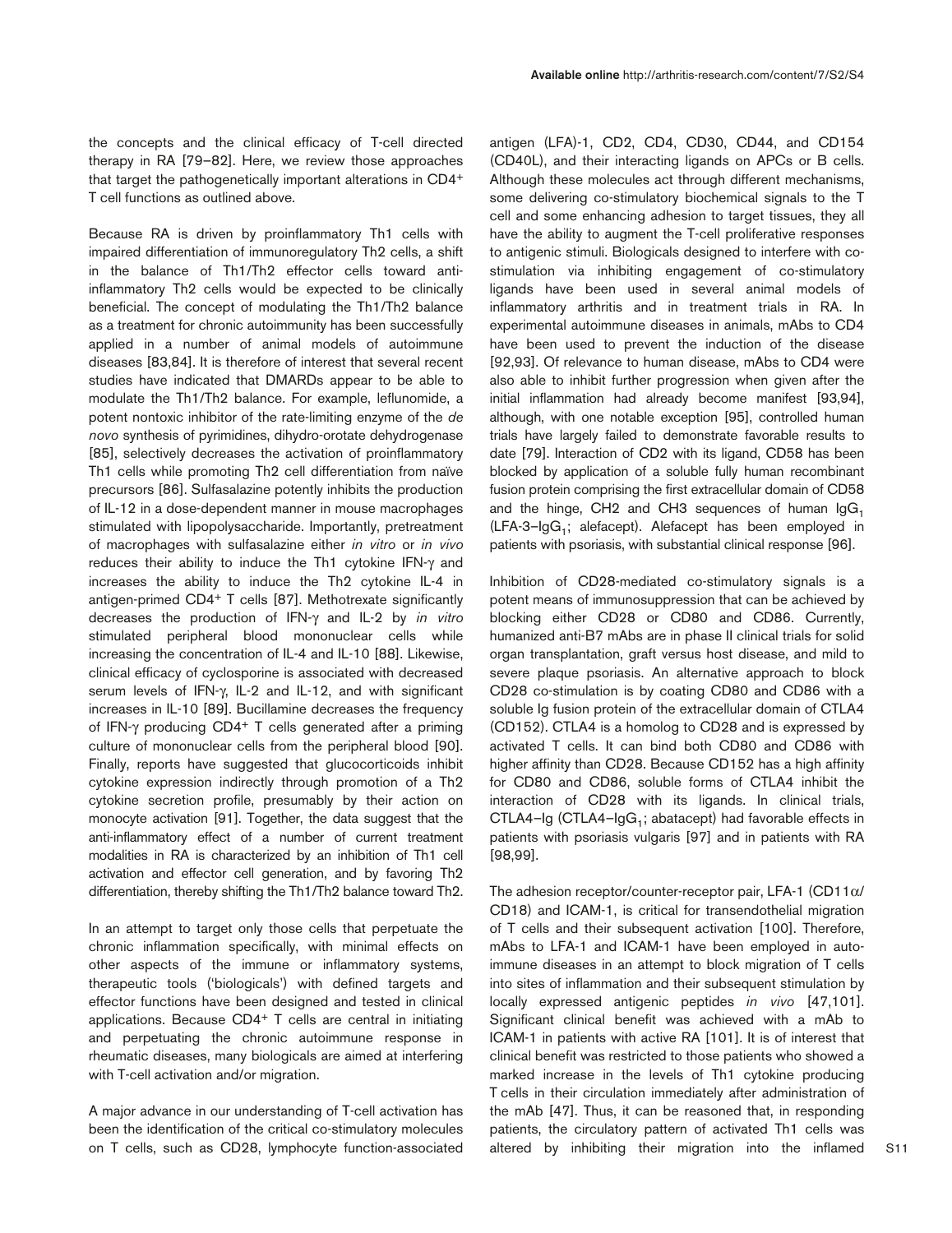synovium. These data emphasize the pathogenic Th1 drive in those patients who respond to therapy.

Together, T-cell directed therapy in RA is based on the concept that CD4+ T cells initiate and continuously drive systemic rheumatoid inflammation. T-cell directed DMARDs and some of the recently employed mAbs have been successful in ameliorating signs and symptoms of the diseases, and some also seem able to slow disease progression. Thus, although sustained clinical improvement has not been achieved with a short course of biologicals, the idea that targeting CD4<sup>+</sup> T cells as the controllers of rheumatoid inflammation will interrupt chronic autoimmune inflammation and subsequent tissue destruction has received strong support.

# **Conclusion**

Together, strong evidence indicates a critical role for CD4+ T cells in the pathogenesis of rheumatoid inflammation. However, their role appears to exceed that of activated proinflammatory Th1 effector cells, which promote many aspects of synovial inflammation. Rather, it has become apparent that, in RA, CD4+ T cell subsets with regulatory capacity, such as Th2 cells and CD25+ Treg cells, are functionally impaired, thus allowing Th1 driven immunity to evolve and progress into chronic inflammation. Interference with the activation and generation of Th1 cells and with the activity of their secreted cytokines might therefore be beneficial in the treatment of RA. Those therapies might include biologicals that target CD4+ effector T cells but also novel approaches that induce and/or enhance the function of regulatory T cells *in viv*o.

## **Competing interests**

The author(s) declare that they have no competing interests.

## **Acknowledgment**

This work was supported in part by the Deutsche Forschungsgemeinschaft (Schu 786/2-3 and 2-4) and by the Interdisciplinary Center for Clinical Research (IZKF) at the University Hospital of the University of Erlangen-Nuremberg (Projects B27 and B3).

#### **References**

- 1. Germain RN: **T-cell development and the CD4-CD8 lineage decision.** *Nat Rev Immunol* 2002, **2:**309-322.
- 2. Spits H: **Development of alphabeta T cells in the human thymus.** *Nat Rev Immunol* 2002, **2:**760-772.
- 3. Weiss A: **T cell antigen receptor signal transduction: a tale of tails and cytoplasmic protein-tyrosine kinases.** *Cell* 1993, **73:** 209-212.
- 4. Chan AC, Iwashima M, Turck CW, Weiss A: **ZAP-70: a 70 kd protein-tyrosine kinase that associates with the TCR zeta chain.** *Cell* 1992, **71:**649-662.
- 5. Jacobs MR, Haynes BF: **Increase in TCR gamma delta T lymphocytes in synovia from rheumatoid arthritis patients with active synovitis.** *J Clin Immunol* 1992, **12:**130-138.
- 6. Olive C, Gatenby PA, Serjeantson SW: **Evidence for oligoclonality of T cell receptor delta chain transcripts expressed in rheumatoid arthritis patients.** *Eur J Immunol* 1992, **22:**2587-2593.
- June CH, Bluestone JA, Nadler LM, Thompson CB: The B7 and **CD28 receptor families.** *Immunol Today* 1994, **15:**321-331.
- 8. Lindsten T, June CH, Ledbetter JA, Stella G, Thompson CB: **Regulation of lymphokine messenger RNA stability by a surfacemediated T cell activation pathway.** *Science* 1989, **244:**339-343.
- 9. Fraser JD, Irving BA, Crabtree GR, Weiss A: **Regulation of interleukin-2 gene enhancer activity by the T cell accessory molecule CD28.** *Science* 1991, **251:**313-316.
- 10. Li-Weber M, Giasi M, Krammer PH: **Involvement of Jun and Rel proteins in up-regulation of interleukin-4 gene activity by the T cell accessory molecule CD28.** *J Biol Chem* 1998, **273:** 32460-32466.
- 11. Boise LH, Minn AJ, Noel PJ, June CH, Accavitti MA, Lindsten T, Thompson CB: **CD28 costimulation can promote T cell survival by enhancing the expression of Bcl-XL.** *Immunity* 1995, **3:**87-98.
- 12. Alegre ML, Noel PJ, Eisfelder BJ, Chuang E, Clark MR, Reiner SL, Thompson CB: **Regulation of surface and intracellular expression of CTLA4 on mouse T cells.** *J Immunol* 1996, **157:**4762- 4770.
- 13. Cerdan C, Martin Y, Courcoul M, Brailly H, Mawas C, Birg F, Olive D: **Prolonged IL-2 receptor alpha/CD25 expression after T cell activation via the adhesion molecules CD2 and CD28. Demonstration of combined transcriptional and post-transcriptional regulation.** *J Immunol* 1992, **149:**2255-2261.
- 14. Yin D, Zhang L, Wang R, Radvanyi L, Haudenschild C, Fang Q, Kehry MR, Shi Y: **Ligation of CD28 In vivo induces CD40 ligand expression and promotes B cell survival.** *J Immunol* 1999, **163:** 4328-4334.
- 15. Arai K, Yamamura S, Seki S, Hanyu T, Takahashi HE, Abo T: **Increase of CD57+ T cells in knee joints and adjacent bone marrow of rheumatoid arthritis (RA) patients: implication for an anti-inflammatory role.** *Clin Exp Immunol* 1998, **111:**345-352.
- 16. Wang EC, Lawson TM, Vedhara K, Moss PA, Lehner PJ, Borysiewicz LK: **CD8high+ (CD57+) T cells in patients with rheumatoid arthritis.** *Arthritis Rheum* 1997, **40:**237-248.
- 17. Hingorani R, Monteiro J, Furie R, Chartash E, Navarrete C, Pergolizzi R, Gregersen PK: **Oligoclonality of V beta 3 TCR chains in the CD8+ T cell population of rheumatoid arthritis patients.** *J Immunol* 1996, **156:**852-858.
- 18. Fazou C, Yang H, McMichael AJ, Callan MF: **Epitope specificity of clonally expanded populations of CD8+ T cells found within the joints of patients with inflammatory arthritis.** *Arthritis Rheum* 2001, **44:**2038-2045.
- 19. Berner B, Akca D, Jung T, Muller GA, Reuss-Borst MA: **Analysis of Th1 and Th2 cytokines expressing CD4+ and CD8+ T cells in rheumatoid arthritis by flow cytometry.** *J Rheumatol* 2000, **27:**1128-1135.
- 20. Kang YM, Zhang X, Wagner UG, Yang H, Beckenbaugh RD, Kurtin PJ, Goronzy JJ, Weyand CM: **CD8 T cells are required for the formation of ectopic germinal centers in rheumatoid synovitis.** *J Exp Med* 2002, **195:**1325-1336.
- 21. Wagner UG, Kurtin PJ, Wahner A, Brackertz M, Berry DJ, Goronzy JJ, Weyand CM: **The role of CD8+ CD40L+ T cells in the formation of germinal centers in rheumatoid synovitis.** *J Immunol* 1998, **161:**6390-6397.
- 22. Ehinger M, Vestberg M, Johansson AC, Johannesson M, Svensson A, Holmdahl R: **Influence of CD4 or CD8 deficiency on collagen-induced arthritis.** *Immunology* 2001, **103:**291-300.
- 23. Taneja V, Taneja N, Paisansinsup T, Behrens M, Griffiths M, Luthra H, David CS: **CD4 and CD8 T cells in susceptibility/protection to collagen-induced arthritis in HLA-DQ8-transgenic mice: implications for rheumatoid arthritis.** *J Immunol* 2002, **168:** 5867-5875.
- 24. Van Boxel JA, Paget SA: **Predominantly T-cell infiltrate in rheumatoid synovial membranes.** *N Engl J Med* 1975, **293:** 517-520.
- 25. Banerjee S, Webber C, Poole AR: **The induction of arthritis in mice by the cartilage proteoglycan aggrecan: roles of CD4+ and CD8+ T cells.** *Cell Immunol* 1992, **144:**347-357.
- 26. Breedveld FC, Dynesius-Trentham R, de Sousa M, Trentham DE: **Collagen arthritis in the rat is initiated by CD4+ T cells and can be amplified by iron.** *Cell Immunol* 1989, **121:**1-12.
- 27. Panayi GS, Tugwell P: **The use of cyclosporin A in rheumatoid arthritis: conclusions of an international review.** *Br J Rheumatol* 1994, **33:**967-969.
- 28. Paulus HE, Machleder HI, Levine S, Yu DT, MacDonald NS: **Lymphocyte involvement in rheumatoid arthritis. Studies during thoracic duct drainage.** *Arthritis Rheum* 1977, **20:**1249-1262.
- 29. Strober S, Tanay A, Field E, Hoppe RT, Calin A, Engleman EG, Kotzin B, Brown BW, Kaplan HS: **Efficacy of total lymphoid irradiation in intractable rheumatoid arthritis. A double-blind, randomized trial.** *Ann Intern Med* 1985, **102:**441-449.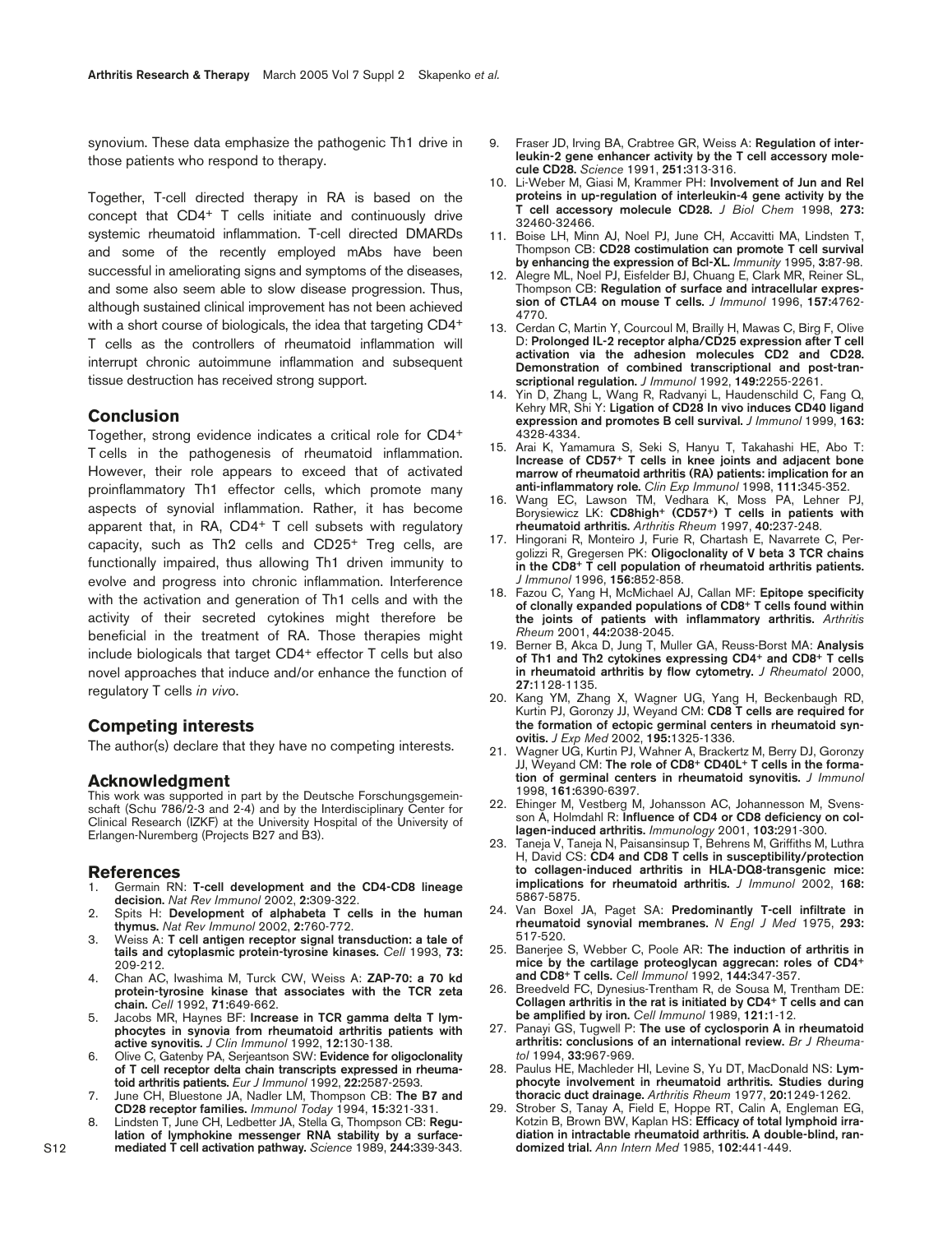- 30. Calin A, Elswood J, Klouda PT: **Destructive arthritis, rheumatoid factor, and HLA-DR4. Susceptibility versus severity, a casecontrol study.** *Arthritis Rheum* 1989, **32:**1221-1225.
- 31. Winchester R: **The molecular basis of susceptibility to rheumatoid arthritis.** *Adv Immunol* 1994, **56:**389-466.
- 32. Mosmann TR, Cherwinski H, Bond MW, Giedlin MA, Coffman RL: **Two types of murine helper T cell clone. I. Definition according to profiles of lymphokine activities and secreted proteins.** *J Immunol* 1986, **136:**2348-2357.
- 33. Abbas AK, Murphy KM, Sher A: **Functional diversity of helper T lymphocytes.** *Nature* 1996, **383:**787-793.
- 34. Rocken M, Saurat JH, Hauser C: **A common precursor for CD4+ T cells producing IL-2 or IL-4.** *J Immunol* 1992, **148:**1031- 1036.
- 35. Da Silva JA, Spector TD: **The role of pregnancy in the course and aetiology of rheumatoid arthritis.** *Clin Rheumatol* 1992, **11:**189-194.
- 36. Mishan-Eisenberg G, Borovsky Z, Weber MC, Gazit R, Tykocinski ML, Rachmilewitz J: **Differential regulation of Th1/Th2 cytokine responses by placental protein 14.** *J Immunol* 2004, **173:**5524- 5530.
- 37. Verhoef CM, van Roon JA, Vianen ME, Bruijnzeel-Koomen CA, Lafeber FP, Bijlsma JW: **Mutual antagonism of rheumatoid arthritis and hay fever; a role for type 1/type 2 T cell balance.** *Ann Rheum Dis* 1998, **57:**275-280.
- 38. Ioannou Y, Isenberg DA: **Current evidence for the induction of autoimmune rheumatic manifestations by cytokine therapy.** *Arthritis Rheum* 2000, **43:**1431-1442.
- 39. Peeva E, Fishman AD, Goddard G, Wadler S, Barland P: **Rheumatoid arthritis exacerbation caused by exogenous interleukin-12.** *Arthritis Rheum* 2000, **43:**461-463.
- 40. Miltenburg AM, van Laar JM, de Kuiper R, Daha MR, Breedveld FC: **T cells cloned from human rheumatoid synovial membrane functionally represent the Th1 subset.** *Scand J Immunol* 1992, **35:**603-610.
- 41. Quayle AJ, Chomarat P, Miossec P, Kjeldsen-Kragh J, Forre O, Natvig JB: **Rheumatoid inflammatory T-cell clones express mostly Th1 but also Th2 and mixed (Th0) cytokine patterns.** *Scand J Immunol* 1993, **38:**75-82.
- 42. Kusaba M, Honda J, Fukuda T, Oizumi K: **Analysis of type 1 and type 2 T cells in synovial fluid and peripheral blood of patients with rheumatoid arthritis.** *J Rheumatol* 1998, **25:**1466-1471.
- 43. Canete JD, Martinez SE, Farres J, Sanmarti R, Blay M, Gomez A, Salvador G, Munoz-Gomez J: **Differential Th1/Th2 cytokine patterns in chronic arthritis: interferon gamma is highly expressed in synovium of rheumatoid arthritis compared with seronegative spondyloarthropathies.** *Ann Rheum Dis* 2000, **59:**263-268.
- 44. Davis LS, Cush JJ, Schulze-Koops H, Lipsky PE: **Rheumatoid synovial CD4+ T cells exhibit a reduced capacity to differentiate into IL-4-producing T-helper-2 effector cells.** *Arthritis Res* 2001, **3:**54-64.
- 45. van der Graaff WL, Prins AP, Niers TM, Dijkmans BA, van Lier RA: **Quantitation of interferon gamma- and interleukin-4-producing T cells in synovial fluid and peripheral blood of arthritis patients.** *Rheumatology* 1999, **38:**214-220.
- 46. Miyata M, Ohira H, Sasajima T, Suzuki S, Ito M, Sato Y, Kasukawa R: **Significance of low mRNA levels of interleukin-4 and -10 in mononuclear cells of the synovial fluid of patients with rheumatoid arthritis.** *Clin Rheumatol 2000,* **19:**365-370.
- 47. Schulze-Koops H, Lipsky PE, Kavanaugh AF, Davis LS: **Elevated Th1- or Th0-like cytokine mRNA in peripheral circulation of patients with rheumatoid arthritis: modulation by treatment with anti-ICAM-1 correlates with clinical benefit.** *J Immunol* 1995, **155:**5029-5037.
- 48. Kanik KS, Hagiwara E, Yarboro CH, Schumacher HR, Wilder RL, Klinman DM: **Distinct patterns of cytokine secretion characterize new onset synovitis versus chronic rheumatoid arthritis.** *J Rheumatol* 1998, **25:**16-22.
- 49. Ehrenstein MR, Evans JG, Singh A, Moore S, Warnes G, Isenberg DA, Mauri C: **Compromised function of regulatory T cells in rheumatoid arthritis and reversal by anti-TNFalpha therapy.** *J Exp Med* 2004, **200:**277-285.
- 50. Cao D, Malmstrom V, Baecher-Allan C, Hafler D, Klareskog L, Trollmo C: **Isolation and functional characterization of regulatory CD25brightCD4+ T cells from the target organ of patients with rheumatoid arthritis.** *Eur J Immunol* 2003, **33:**215-23.
- 51. Weiner HL: **Oral tolerance: immune mechanisms and the generation of Th3-type TGF-beta-secreting regulatory cells.** *Microbes Infect* 2001, **3:**947-954.
- 52. Cao D, van Vollenhoven R, Klareskog L, Trollmo C, Malmstrom V: **CD25brightCD4+ regulatory T cells are enriched in inflamed joints of patients with chronic rheumatic disease.** *Arthritis Res Ther* 2004, **6:**R335-R346.
- 53. Groux H, O'Garra A, Bigler M, Rouleau M, Antonenko S, de Vries JE, Roncarolo MG: **A CD4+ T-cell subset inhibits antigen-specific T-cell responses and prevents colitis.** *Nature* 1997, **389:**737-742.
- 54. Sakaguchi S, Sakaguchi N, Asano M, Itoh M, Toda M: **Immunologic self-tolerance maintained by activated T cells expressing IL-2 receptor alpha-chains (CD25). Breakdown of a single mechanism of self-tolerance causes various autoimmune diseases.** *J Immunol* 1995, **155:**1151-1164.
- 55. McHugh RS, Shevach EM: **Cutting edge: depletion of CD4+CD25+ regulatory T cells is necessary, but not sufficient, for induction of organ-specific autoimmune disease.** *J Immunol* 2002, **168:**5979-5983.
- 56. Mottet C, Uhlig HH, Powrie F: **Cutting edge: cure of colitis by CD4+CD25+ regulatory T cells.** *J Immunol* 2003, **170:**3939-3943.
- 57. Taams LS, Smith J, Rustin MH, Salmon M, Poulter LW, Akbar AN: **Human anergic/suppressive CD4+CD25+ T cells: a highly differentiated and apoptosis-prone population.** *Eur J Immunol* 2001, **31:**1122-1131.
- 58. Jonuleit H, Schmitt E, Stassen M, Tuettenberg A, Knop J, Enk AH: **Identification and functional characterization of human CD4+CD25+ T cells with regulatory properties isolated from peripheral blood.** *J Exp Med* 2001, **193:**1285-1294.
- 59. Levings MK, Sangregorio R, Roncarolo MG: **Human CD25+CD4+ T regulatory cells suppress naive and memory T cell proliferation and can be expanded in vitro without loss of function.** *J Exp Med* 2001, **193:**1295-1302.
- 60. Dieckmann D, Plottner H, Berchtold S, Berger T, Schuler G: **Ex vivo isolation and characterization of CD4+CD25+ T cells with regulatory properties from human blood.** *J Exp Med* 2001, **193:**1303-1310.
- 61. Baecher-Allan C, Brown JA, Freeman GJ, Hafler DA: **CD4+CD25high regulatory cells in human peripheral blood.** *J Immunol* 2001, **167:**1245-1253.
- 62. Stephens LA, Mottet C, Mason D, Powrie F: **Human CD4+CD25+ thymocytes and peripheral T cells have immune suppressive activity in vitro.** *Eur J Immunol* 2001, **31:**1247-1254.
- 63. Annunziato F, Cosmi L, Liotta F, Lazzeri E, Manetti R, Vanini V, Romagnani P, Maggi E, Romagnani S: **Phenotype, localization, and mechanism of suppression of CD4+CD25+ human thymocytes.** *J Exp Med* 2002, **196:**379-387.
- 64. Woo EY, Yeh H, Chu CS, Schlienger K, Carroll RG, Riley JL, Kaiser LR, June CH: **Cutting edge: regulatory T cells from lung cancer patients directly inhibit autologous T cell proliferation.** *J Immunol* 2002, **168:**4272-4276.
- 65. Thornton AM, Shevach EM: **CD4+CD25+ immunoregulatory T cells suppress polyclonal T cell activation in vitro by inhibiting interleukin 2 production.** *J Exp Med* 1998, **188:**287-296.
- 66. Takahashi T, Tagami T, Yamazaki S, Uede T, Shimizu J, Sakaguchi N, Mak TW, Sakaguchi S: **Immunologic self-tolerance maintained by CD25+CD4+ regulatory T cells constitutively expressing cytotoxic T lymphocyte-associated antigen 4.** *J Exp Med* 2000, **192:**303-310.
- 67. McHugh RS, Whitters MJ, Piccirillo CA, Young DA, Shevach EM, Collins M, Byrne MC: **CD4+CD25+ immunoregulatory T cells: gene expression analysis reveals a functional role for the glucocorticoid-induced TNF receptor.** *Immunity* 2002, **16:**311-323.
- 68. Hori S, Takahashi T, Sakaguchi S: **Control of autoimmunity by naturally arising regulatory CD4+ T cells.** *Adv Immunol* 2003, **81:**331-371.
- 69. Piccirillo CA, Shevach EM: **Naturally-occurring CD4+CD25+ immunoregulatory T cells: central players in the arena of peripheral tolerance.** *Semin Immunol* 2004, **16:**81-88.
- 70. van Amelsfort JM, Jacobs KM, Bijlsma JW, Lafeber FP, Taams LS: **CD4+CD25+ regulatory T cells in rheumatoid arthritis: differences in the presence, phenotype, and function between peripheral blood and synovial fluid.** *Arthritis Rheum* 2004, **50:** 2775-2785.
- 71. van Amelsfort JM, Noordegraaf M, Bijlsma JWJ, Taams LS, Lafeber FPJG: **Influence of the inflammatory milieu on the**